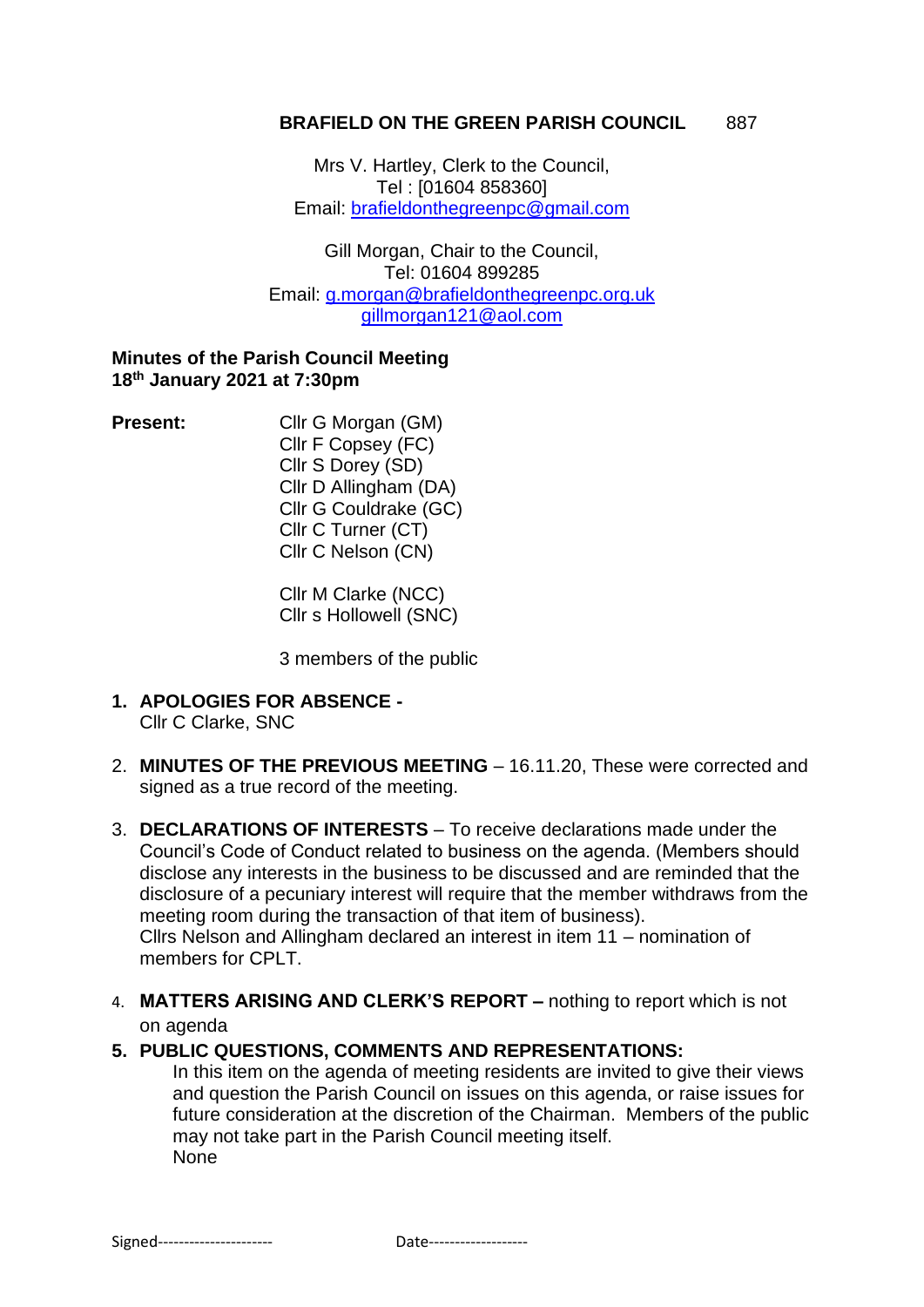### 6. **DISTRICT AND COUNTY COUNCIL REPORTS – if available 888 Cllr Clarke, NCC:**

i)Covid 19 – Northampton is following national trend. NGH and Kettering hospital are under considerable pressure. Vaccination programme being rolled out. Plea from Denton surgery not to phone enquiring when individual vaccinations are due. Patients will be contacted. This is to go in newsletter. Also sincere thanks to

volunteers and NHS staff for delivering vaccination programme.

ii)NCC ends on 31.3.21. Budget for new West Northants Council is out for consultation until 2.2.21. Council tax increase proposed of 2% and 3% for adult social care. £40 - £50million to be handed over from 2 councils to new council which starts on 1.4.21.

 $iii)$ Council Elections hopefully going ahead on  $6<sup>th</sup>$  May. May be predominantly a postal vote election. Encourage people to apply for postal votes.

### **Cllr Hollowell, SNC:**

i)Clerk has circulated latest report for this meeting.

ii) Advised Council to be attentive of possible future strategic planning. He brought attention to the old proposal by the Joint Planning Unit which put forward plans for a 'mini town' at this side of Northampton.

iii) Be aware that in future there may be an application for a mixed development. The Council agreed that if there is an informal contact from an applicant an extraordinary Zoom meeting would be scheduled if necessary.

# **7. PLANNING**

A) LOCAL – Planning Register at 12.1.21 .

i) S/2020/2255/FUL, 24 Church Lane, convert part of existing attached garage into habitable space, replace windows, doors and render part of existing house.

The PC had no objections to this application. **Clerk** to submit response to SNC.

ii) NCC - 20/00074/WASFUL - Waste Transfer Station, Lower Ecton Lane

The PC had no objections to this application. **Clerk** to submit response to NCC.

Council to ensure it remains attentive to any future applications, obtaining an extension and holding an extraordinary meeting if necessary.

B) STRATEGIC – no matters

# **8. ESTATE MATTERS**

- A. **FOOTPATHS –** Clerk to receive any reports on footpaths requiring attention Cllr Turner reported that road drain on Salt Box path needs cleaning out. Clerk to put request to Rights of Way
- B. **LIGHTING** Clerk to receive reports of any faults with lights. Cllr Dorey is to meet director of Ayelsbury Mains to discuss arrangements. Concern that some lights are failing after repair.

**889**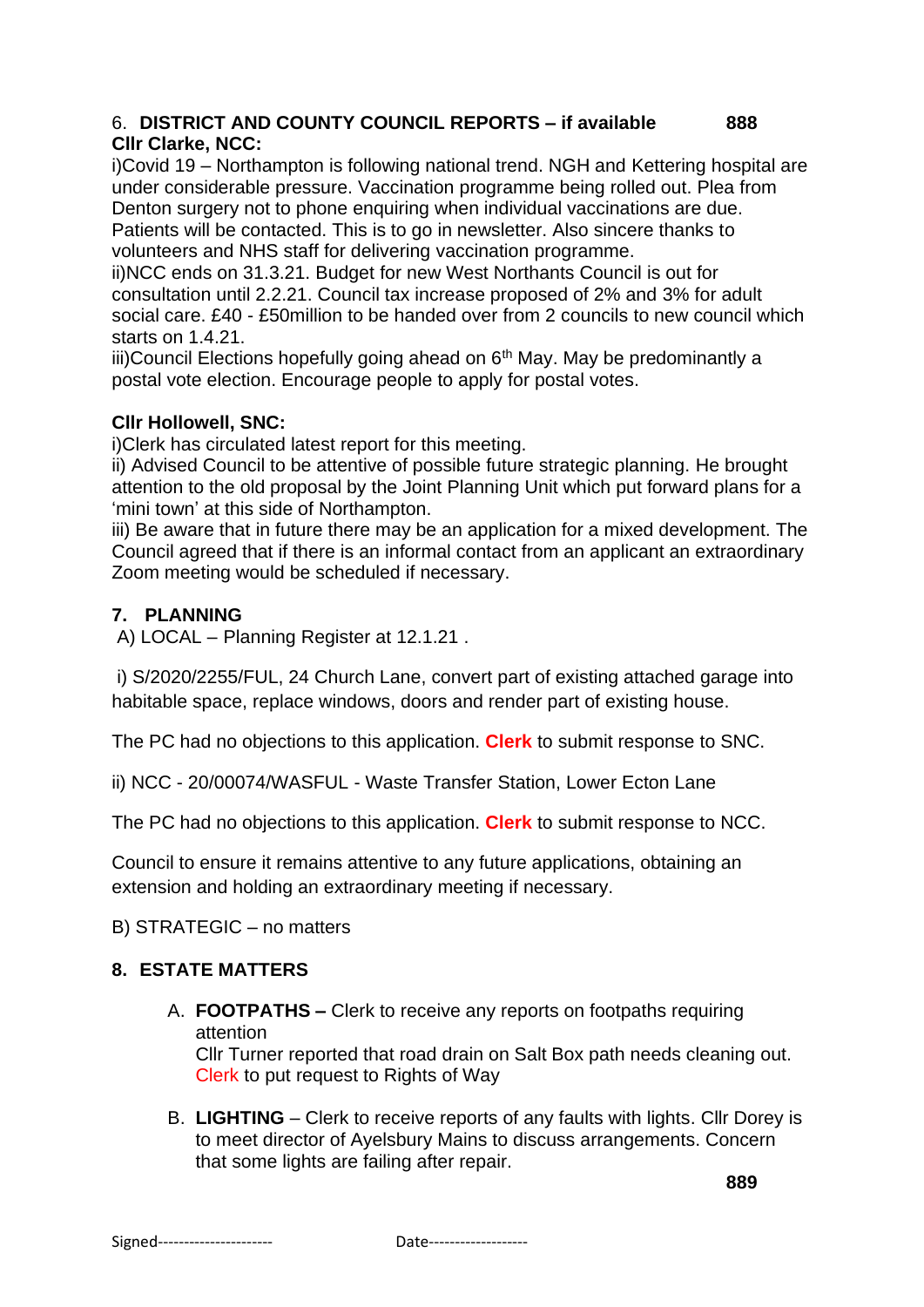C. **BUS SHELTER ROOFING** – Cllr Copsey reported that she had some remaining shingles which she will keep for future use.

### **9. GROVE ROAD BENCH**

- **-** PC has agreed that the PC would purchase the bench and that the CPLT would cover the costs. The PC agreed to include it as a community asset and on Council insurance policy. Option could be that the CPLT could then agree to pay a nominal amount for maintenance.
- **-** Photos of suggested position have been submitted to NCC Highways, Regulations Team, but greater clarity required on map. **Cllr Copsey** and **Allingham** to confirm position for **Clerk** to submit.
- 10.**PLAY AREA –** Council had received quote from Wicksteed for additional work on swings. It was agreed that the Council would accept the order as detailed below but request, instead of a cradle seat and a flat seat, \*TWO flat seats at £146.25 each. **Clerk** to order.

 2.4m 1 bay Timber Swing Lappset 1 x 00026 Flat Seat with Chains @ £146.25 1 x 000228 Cradle Seat with chains @ £368.75 \*see above amendment Delivery from Suppliers £14.50 Labour to fit above to existing Top Bar £90.00 Subject VAT Lead time approx. 6-8 weeks

Cllr Allingham is still in process of sourcing grants for funding repairs.

### 11.**CHURCH AND POORS LAND TRUST**

- **-** Parish Council nominated Kevin Ward as member for the Parish Council. This was proposed by Cllr Couldrake and seconded by Cllr Dorey.
- **12.HIGHWAY ISSUES**  reports to Clerk for logging with 'Fix my Street'. Cllr Copsey reported that the culvert at the pond is not blocked – just dealing with excessive rain.

**13.COMMUNICATIONS –** to note, not covered elsewhere in agenda

#### INCOMING

Notable correspondence circulated to Councillors

- i. Northants CALC eUpdates
- ii. NCALC Northants CALC Training Courses
- iii. NCALC request to appoint a Police Liaison Representative to act as a single point of contact with Northamptonshire Police. Council agreed that the **Cllr Morgan** would take this role.
- iv. SNC Sally Andrews request to return projector which was allocated in error (they will arrange pick up). **Clerk** to give SNC Chairman's address to arrange.

890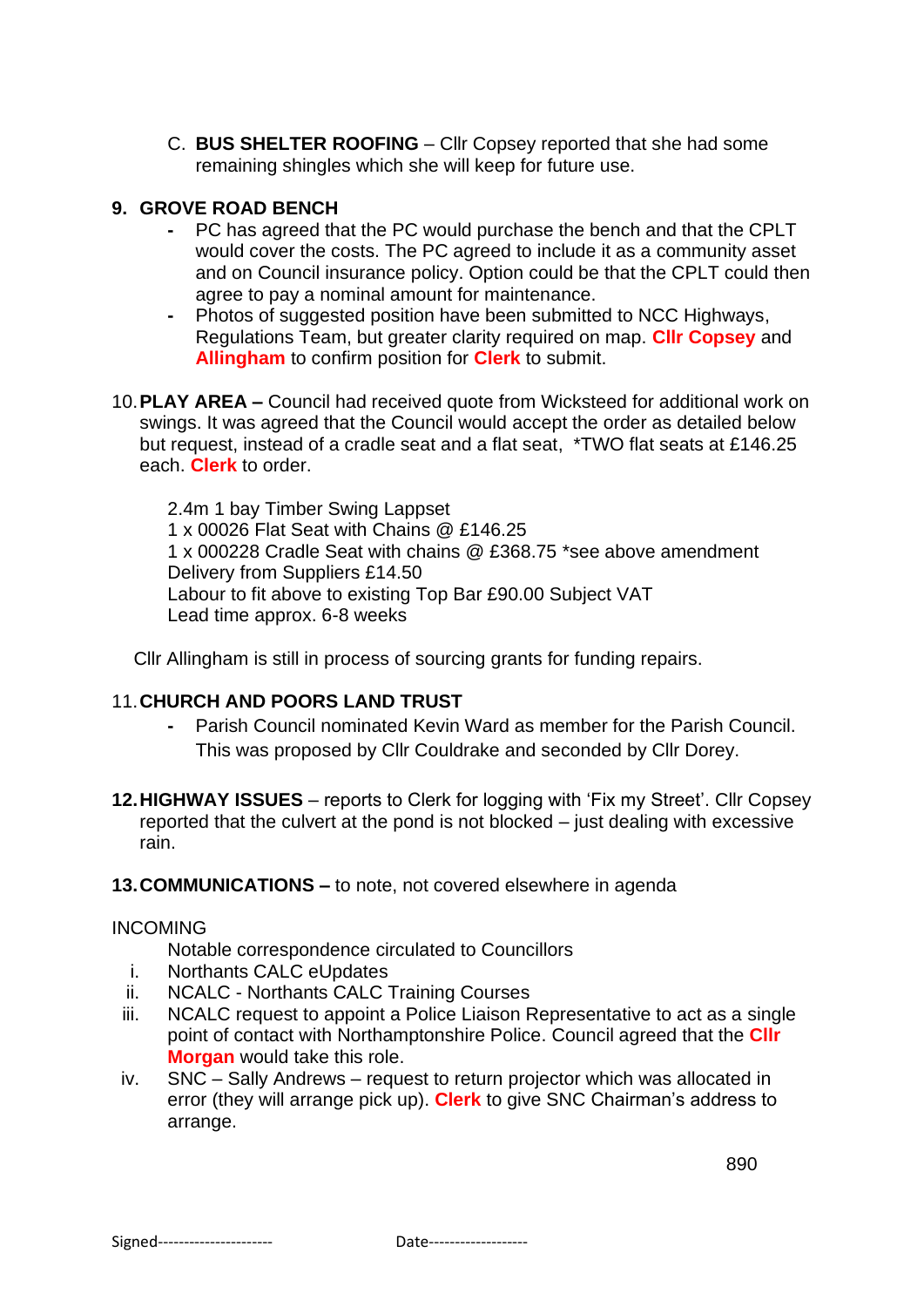### 14.PAYMENTS AGREED

| <b>Payee</b>                                | <b>Detail</b>                          | Chq<br><b>No</b> | <b>Total</b> | <b>Net</b> | Vat    |
|---------------------------------------------|----------------------------------------|------------------|--------------|------------|--------|
| V Hartley                                   | <b>Microsoft Office</b><br>sub         | 141              | 59.99        |            |        |
| <b>Green leaf Garden</b><br><b>Services</b> | Grass cutting,<br><b>Inv1283</b>       | 142              | 80.00        |            |        |
| <b>Wickstead Leisure</b><br>Ltd             | Repairs to play<br>area                | 143              | 2585.08      | 2154.23    | 430.85 |
| Sargeant Mem<br>Hall                        | Hall hire 2020                         | 144              | 20.00        |            |        |
| E-on credit<br>£126.16                      | Supplies $-$ Oct $-$<br>Dec 20         | 145              | 366.67       | 348.34     | 18.33  |
| <b>British Legion</b>                       | Remembrance<br>wreath S 137<br>payment | 146              | 50.00        |            |        |
| V Hartley                                   | <b>Salary Oct -Dec</b>                 | 147              | 727.68       |            |        |
| R Aldridge                                  | Salary Nov and<br>Dec,                 | 148              | 156.00       |            |        |
| <b>HMRC</b>                                 | Tax Oct -- Dec                         | 149              | 205.20       |            |        |
| <b>S</b> Gautrey                            | Salary Oct - Dec                       | 150              | 117.00       |            |        |
| <b>B</b> Osborne                            | Payroll services                       | 151              | 66.00        |            |        |
| <b>Aylesbury Mains</b>                      | Repair of PL28,<br>Elm Close           | 152              | 72.36        | 60.30      | 12.06  |
| R Aldridge                                  | Salary for Jan                         | 153              | 78.00        |            |        |
| <b>Sgt Mem Hall</b>                         | March meeting                          | 154              | 20.00        |            |        |
| <b>ICO</b>                                  | <b>GDPR</b>                            | DD               | 35.00        |            |        |
| Total                                       |                                        |                  | £4618.78     |            |        |

# **15.OTHER FINANCIAL MATTERS**

- Bank Balances current A/C at 18.12.20 £17930.97 Less above payments - £13312.19
- **Clerk and Cllr Allingham** to hold a zoom meeting by way of carrying out an internal control check of the accounts prior to the year end.
- It was agreed that from now on **Clerk** to use First Class postage for cheque payments.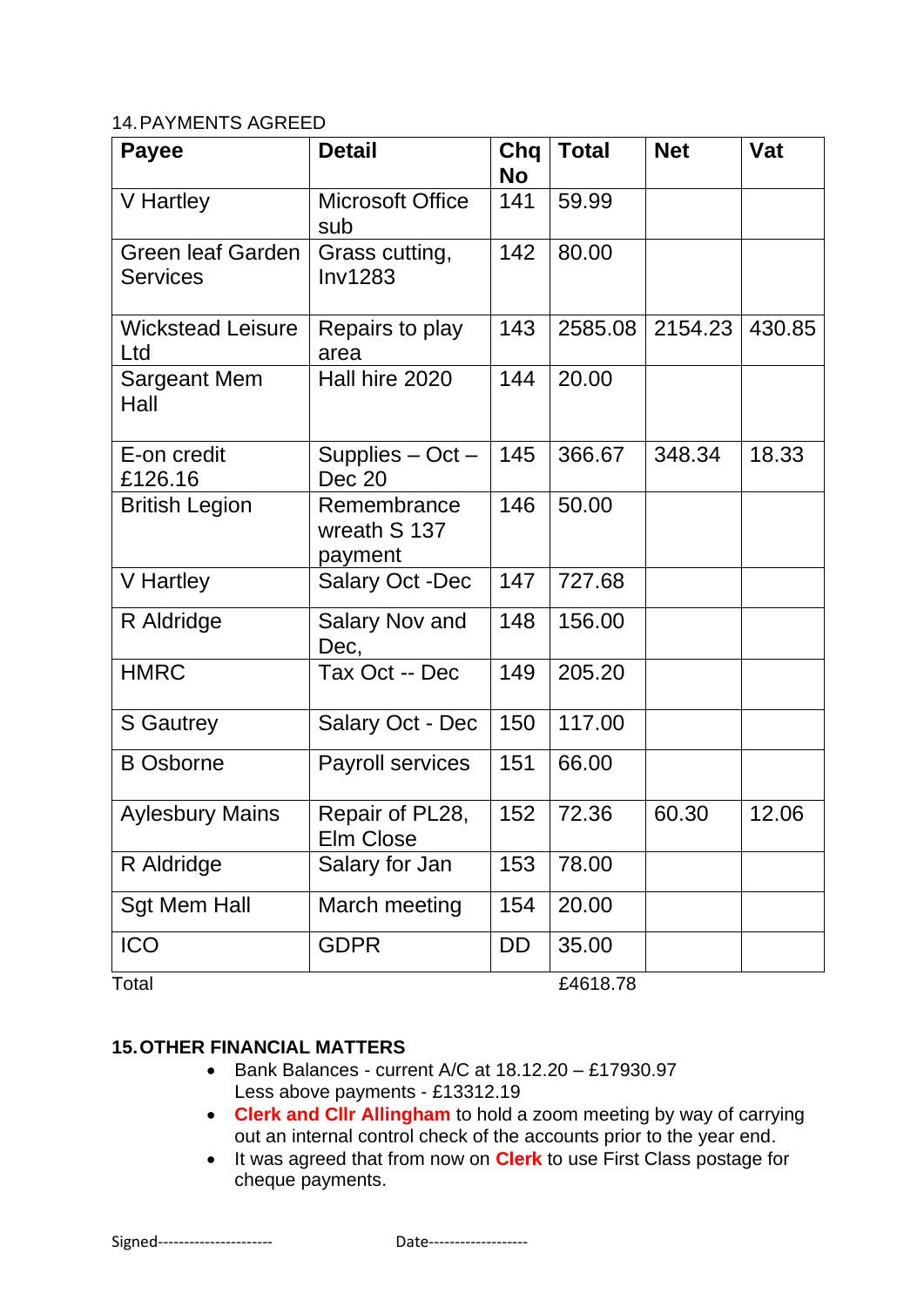891 16.**AGREEMENT OF BUDGET FOR 2021/22** – Agreement and Resolution to apply for Precept for 2021/22 – The Clerk had circulated a draft budget. (below) The PC agreed that based on inflation and the expected increase of certain suppliers that the precept for the new year will be set at £15,000. Cllr Allingham proposed, and Cllr Dorey seconded this decision. **Clerk** to apply for precept from SNC.

17.**SUMMARY OF ACTION POINTS FOR COUNCILLORS ARISING FROM THIS MEETING** – action points mainly for Clerk and Cllr Nelson.

# **18.FUTURE AGENDA ITEMS AND COUNCILLORS' COMMENTS**

**DA –** Jubilee committee had suggested funding a plaque could be added to the Village Sign in recognition of the work done by the Covid key workers in 2020 and 2021

**GM –** PC to consider funding wifi access for village hall (particularly useful for Council to review planning applications at meetings).

**CN –** Reported that new printing company required for newsletter. Various suggestions made.

**19.ITEMS FOR NEWSLETTER –** Cllr Nelson listed items for inclusion.

20. **DATE AND TIME OF FUTURE MEETING** – Zoom meeting at 7.30 pm,15th March 2021

**Signed---------------------------- Date--------**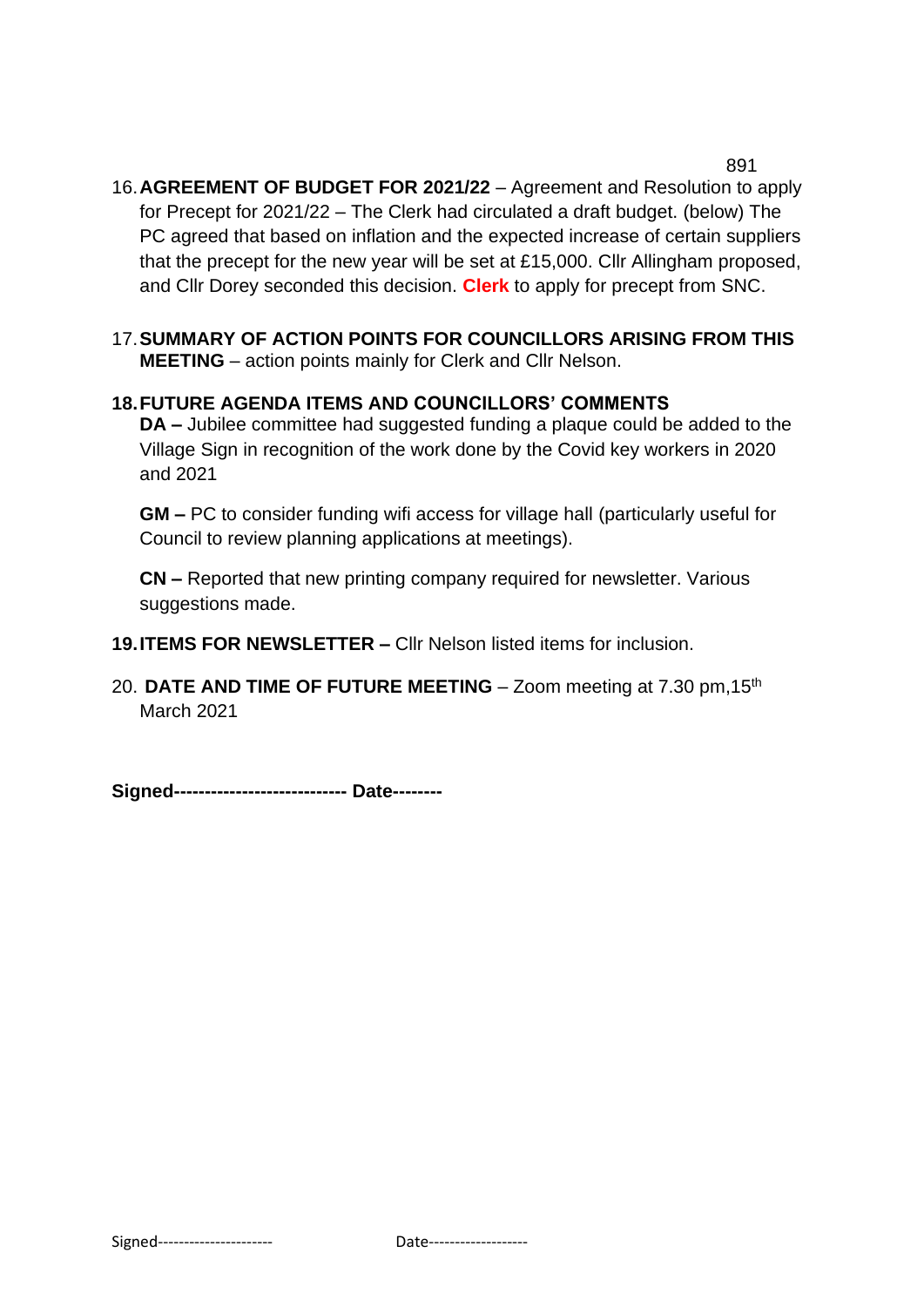## BPC - Precept for 2021/22

# Figures For perusal at January 2021 meeting Estimates for 2020/22 based on a 1% increase

| <u>Item</u>                             | <b>Estimated costs:</b> |           |  |  |
|-----------------------------------------|-------------------------|-----------|--|--|
|                                         | for 20/21               | for 20/22 |  |  |
| <b>Fees and Subs</b>                    | 450                     | 455       |  |  |
| <b>Clerks salary</b>                    | 3518                    | 3618      |  |  |
| <b>Insurance</b>                        | 1018                    | 1028      |  |  |
| <b>Expenses</b>                         | 177                     | 240       |  |  |
| <b>Mowing</b>                           | 2300                    | 2323      |  |  |
| <b>Lighting Supplies</b>                | 1876                    | 1896      |  |  |
| <b>Light Repairs</b>                    | 200                     | 202       |  |  |
| <b>New Lights</b>                       | 0                       | 700       |  |  |
| Section 137*                            | 500                     | 500       |  |  |
| <b>Audit</b>                            | 180                     | 182       |  |  |
| <b>Play area check</b>                  | 60                      | 61        |  |  |
| <b>Litter pick of Play area 494</b>     |                         | 499       |  |  |
| <b>Newsletter/website</b>               | 375                     | 380       |  |  |
| <b>Village Hall Rent</b>                | 20                      | 160       |  |  |
| <b>Pond / Green</b>                     | 759 inc dredge          | 255       |  |  |
| <b>Clean shelter</b>                    | 988                     | 998       |  |  |
| <b>General Repairs</b>                  | 150                     | 150       |  |  |
| Pay roll                                | 264                     | 267       |  |  |
| Allowance for election (£1 per elector) |                         | 546       |  |  |
| Total                                   | £13329                  | £14460    |  |  |

\* Maximum allowance for Section 137 £8.32 x 546 = £4543. (At time of writing).

Agreed Precept - £15,000 Last year's precept - £14,250

Bank balance at 18.1.21- £13444.19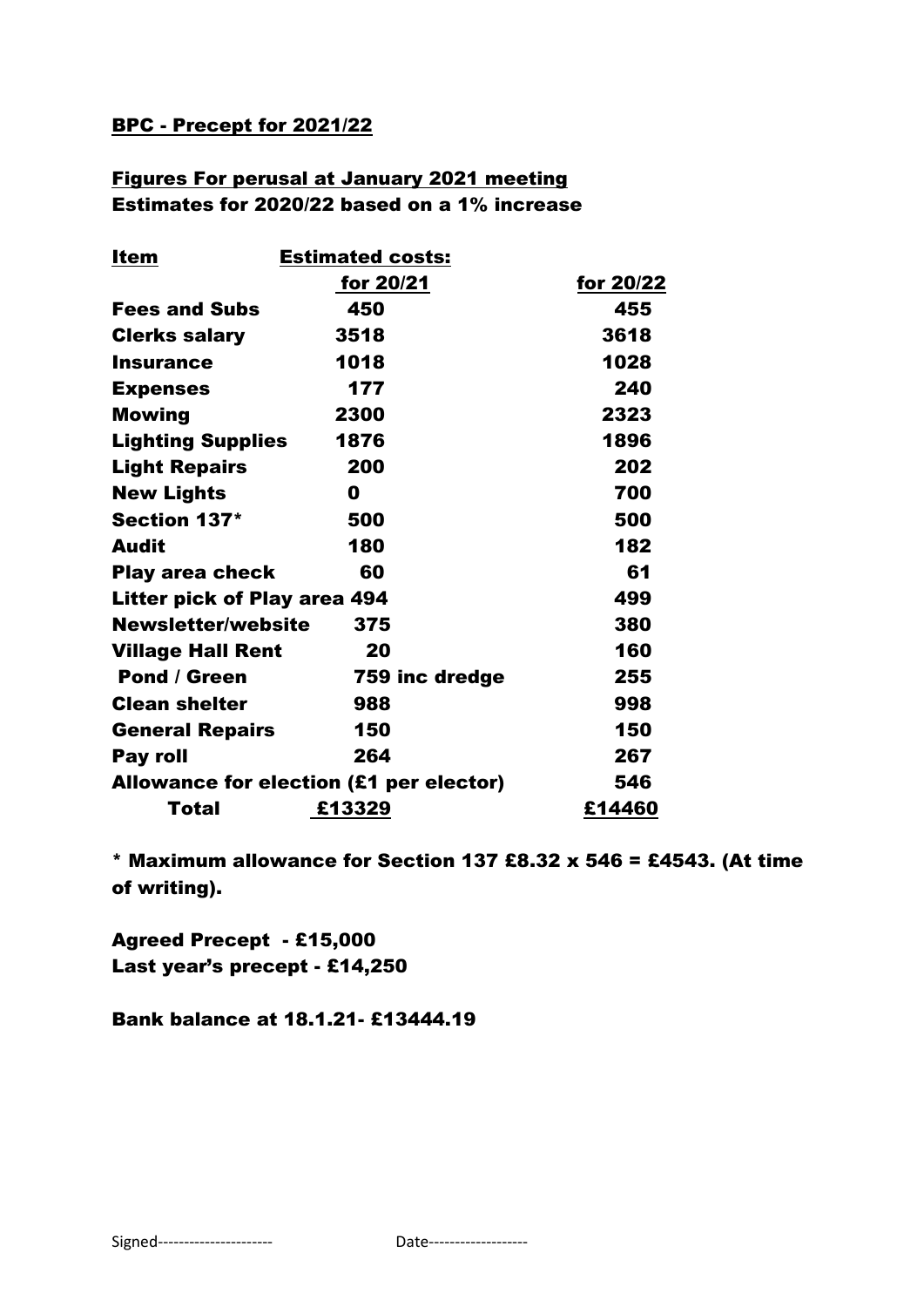SNC below, District Council Report: Brafield, 17.1.21

Dear Viv,

1. Covid 19

Because the situation regarding the pandemic is so fast-moving, I have stopped sending out reports from the weekly Covid-19 Oversight and Engagement Board. If you are not already following the local data, it can be found on the Government's link below. Just scroll down to the interactive map and, blow up the area of interest. We are in "Cogenhoe, Hackleton and Denton". Feel free to pass this link on to anyone who is unaware of it as it provides other Covid data as well.

Most of the local areas are below the national average but that is because the national average is now so high. If the link doesn't work (at best, it is slow), just Google 'Covid-19 Interactive Map'.

https://coronavirus.data.gov.uk/details/interactive-map

2. Reorganisation of Local Government in Northamptonshire

The West Northamptonshire Council's first draft budget has been produced and placed on public deposit for consultation. The consultation document can be found using the following link.

https://futurenorthants.citizenspace.com/west/budget-2021- 2022/supporting\_documents/WNC%20Draft%20Budget%20202122%20Consultation%20Group%20F eedback%20Collection%20Form.pdf

If anyone wishes to see the full Report, it can be found at:

http://cmis.northamptonshire.gov.uk/cmis5live/

3. South Northants Council